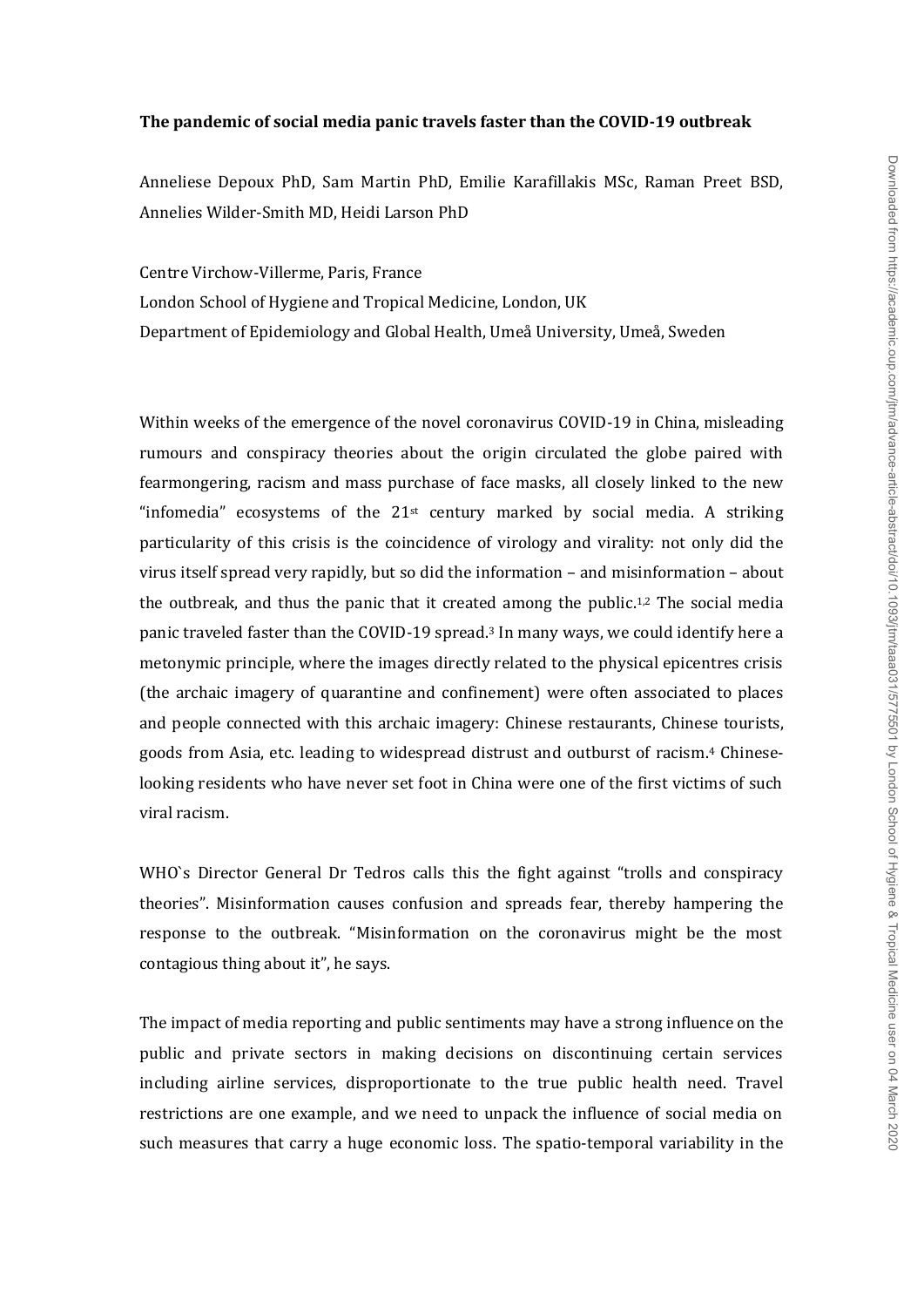discussions on social media, specifically Twitter, is often not in line with the spatiotemporal occurrence and intensity of the outbreak.

In addition to addressing the urgent need to scale-up public health measures to combat the outbreak, we need to combat the pandemic of social media panic. <sup>5</sup> To this end, it is important to conduct spatiotemporal analyses of the discourse and its association, or disassociation, with the epidemiological situation as this will allow spatiotemporal targeted communication and intervention campaigns to be executed by public health authorities. We need to rapidly detect and respond to public rumours, perceptions, attitudes and behaviours around COVID-19 and control measures. The creation of an interactive platform and dashboard to provide real-time alerts of rumours and concerns about coronavirus spreading globally would enable public health officials and relevant stakeholders to respond rapidly with a proactive and engaging narrative that can mitigate misinformation.

At a time when we have no other tools at hand to combat COVID-19 other than nonpharmaceutical interventions such as quarantine and social distancing6, social media intelligence should be harnessed to enhance the needed mobilisation of the public and local communities to follow quarantine procedures, quickly decrease the spread of fears and uncertainty, and enhance public trust in public health measures. Only by collaborating with concerned communities and citizens and by providing careful guidance for public participation can we ensure the efficacy of quarantine orders during emerging epidemics.<sup>7</sup>

Analyses of discussions on social media with regards to the epidemic situation geographically (geocoded tweets/messages) and over time (timestamped tweets/messages) can result in real-time maps. Such real time maps could then be used as a source of information on where to intervene with key communication campaigns.

A communications strategy with toolkits would need to be developed urgently as a contribution to the immediate needs for a public health response and important groundwork for improving frameworks for response in the face of future global outbreaks. This is especially important for countries that are lacking well developed media listening techniques or are in need of more efficient yet "controlled transparency" regarding the epidemic, and for populations that are more vulnerable during the outbreak due to lack of information. The impact of deploying a toolkit would enhance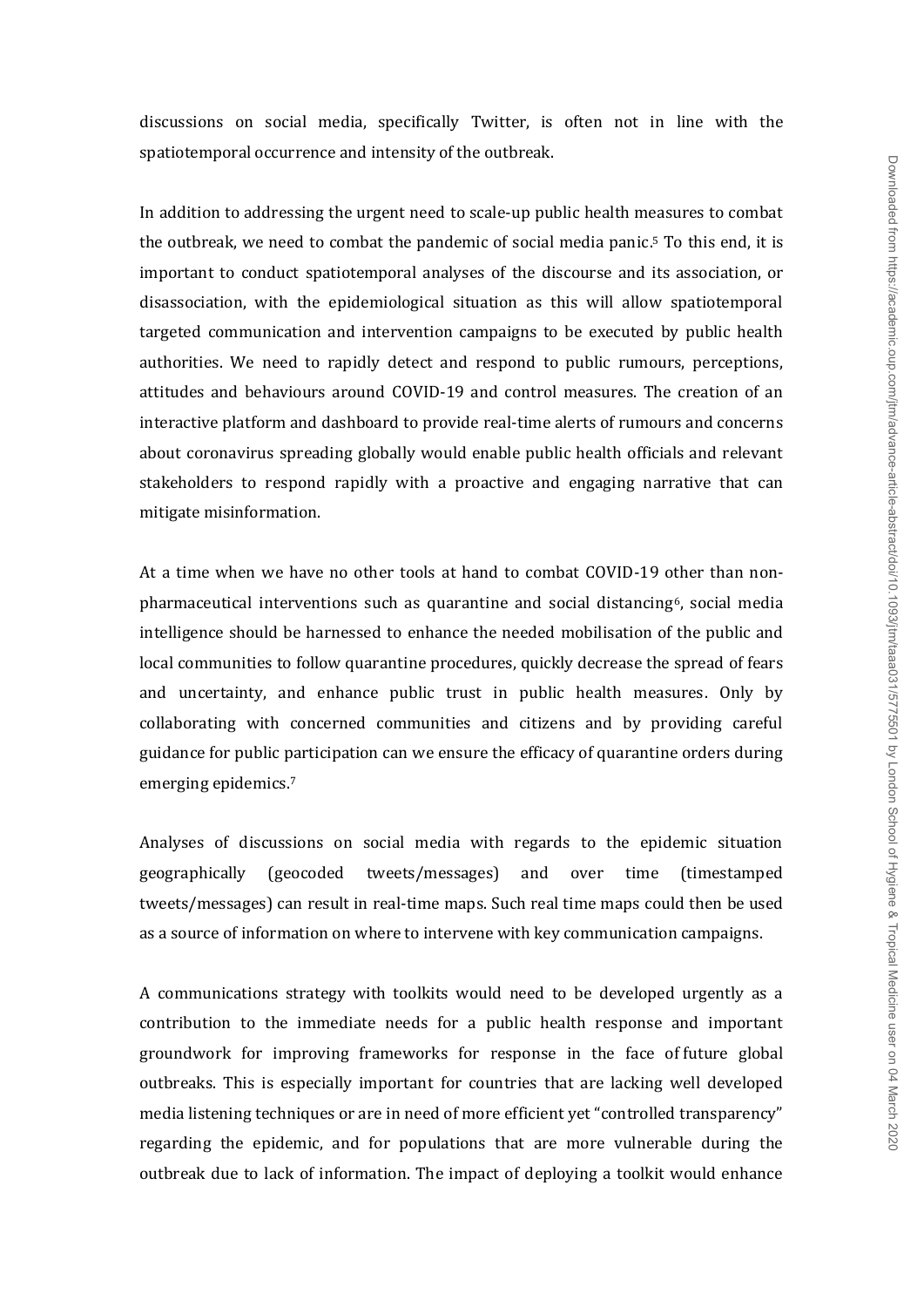efforts to empower the public and enable them to become more informed consumers who can make decisions and act from a more knowledgeable and personally confident position - in line with public health measures. The main component for positive impact is an emphasis on the exchange of balanced information presented as much as possible to promote 'learning' and positioning of the consumer as a necessary active participant in a much more complex health information environment (compared to public health messaging of the past). A digital toolkit could be also harnessed to build future tools for rapid deployment and engagement where multilingual and socio-cultural responses are needed. WHO has created a WHO myth busters webpage to address and correct misinformation about the COVID-19 outbreak. The mass panic can only be fought with information.<sup>8</sup>

Social media can and should be harnessed to support the public health response. For example, in China during the massive community-wide quarantine it is particularly important to use social media wisely as social media provide an opportunity to communicate the reasons for quarantine, provide reassurance and practical advice in order to pre-empt rumours and panic. Digital technologies can overcome the social distancing constraints during mass quarantine, and provide mental health support resources and solidarity with those persons in a lock-down situation. A well-planned analysis of global online conversations could provide a rapid assessment of the spread and possible changes in public attitudes and behaviours (e.g. self-isolating, handwashing, accessing health care), awareness about the disease and its symptoms, and the impact of important decisions taken during the outbreak (e.g. quarantine measures, development of new vaccines, internationally coordinated responses) on public perceptions and attitudes.

Previous work in this area includes the EBODAC project (EBOla vaccine Deployment, Acceptance and Compliance initiative) in 2014.<sup>9</sup> This included the development of country level communication and engagement strategies to deal with problems that arose around quarantine measures across multiple African countries in the deployment of Ebola vaccine trials, as well as guiding the implementation of a rumour management strategy and community listening networks, social media monitoring and development of tools and mobile technologies to promote the acceptance and uptake of new Ebola vaccines.